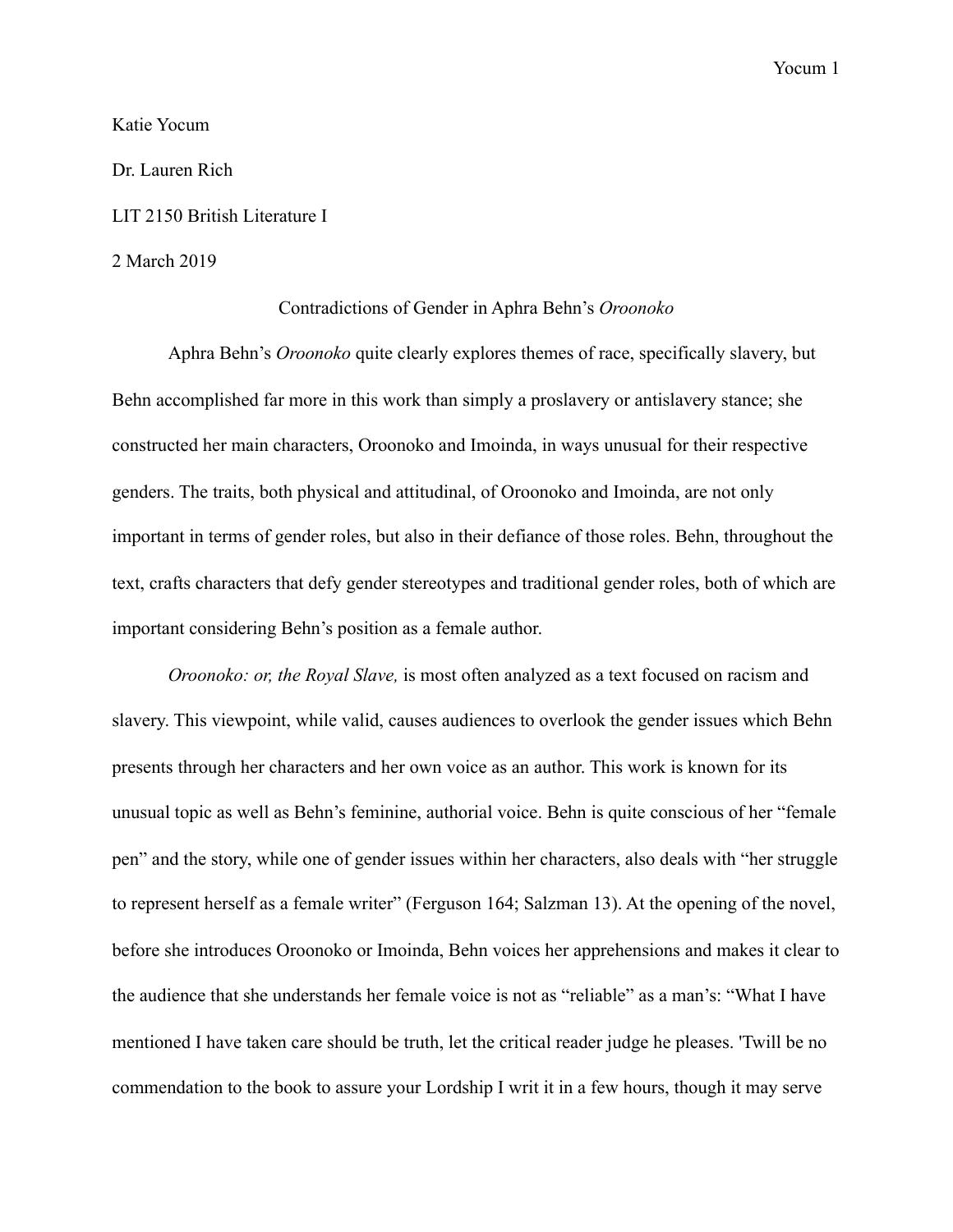to excuse some of its faults of connection, for I never rested my pen a moment for thought: 'tis purely the merit of my slave that must render it worthy of the honour it begs; and the author of that subscribing herself" (Behn 3). Behn apologizes, in advance, for errors within the text something that is unexpected for a professional author. Her lack of confidence seems to be, on the one hand, quite self-deprecating and, on the other hand, a display of Behn's control over her work — as if she knew how her story would be received by male readers before it was even published.

 Behn admits to "fault" within her own work but, later, at the end of her work, she asserts her power and control over the story she has just told. By plainly telling the audience that *Oroonoko* is "only" a female work and that a man, with more intellect and wit, could have crafted the tale with more finesse and precision, Behn smartly has the first word — she does not allow her male readership to make harsh, misogynistic claims about her story — she does it herself. Behn is in complete control of the narrative, and her self-deprecating introduction proves to be an act of humility as Behn clearly possesses more than enough wit and skill to tell Oroonoko's story. Furthermore, Behn's authorship also highlights the importance Behn entrusts to the female narrator: "in contrast to the sublime masculine wit that would have omitted the crucial naturalness and simplicity of the tale for which the female pen has an innate affinity" (Brown 190). This "female affinity" is present throughout the entirety of the work, specifically within the character of Oroonoko, as he is described as beautiful and his acts as sentimental — both stereotypically "feminine" attributes (Thyvaert 11).

 Oroonoko as a character is a clear example of the gender constructs that Behn breaks down throughout the story. Oroonoko's physical beauty is of the utmost importance to the female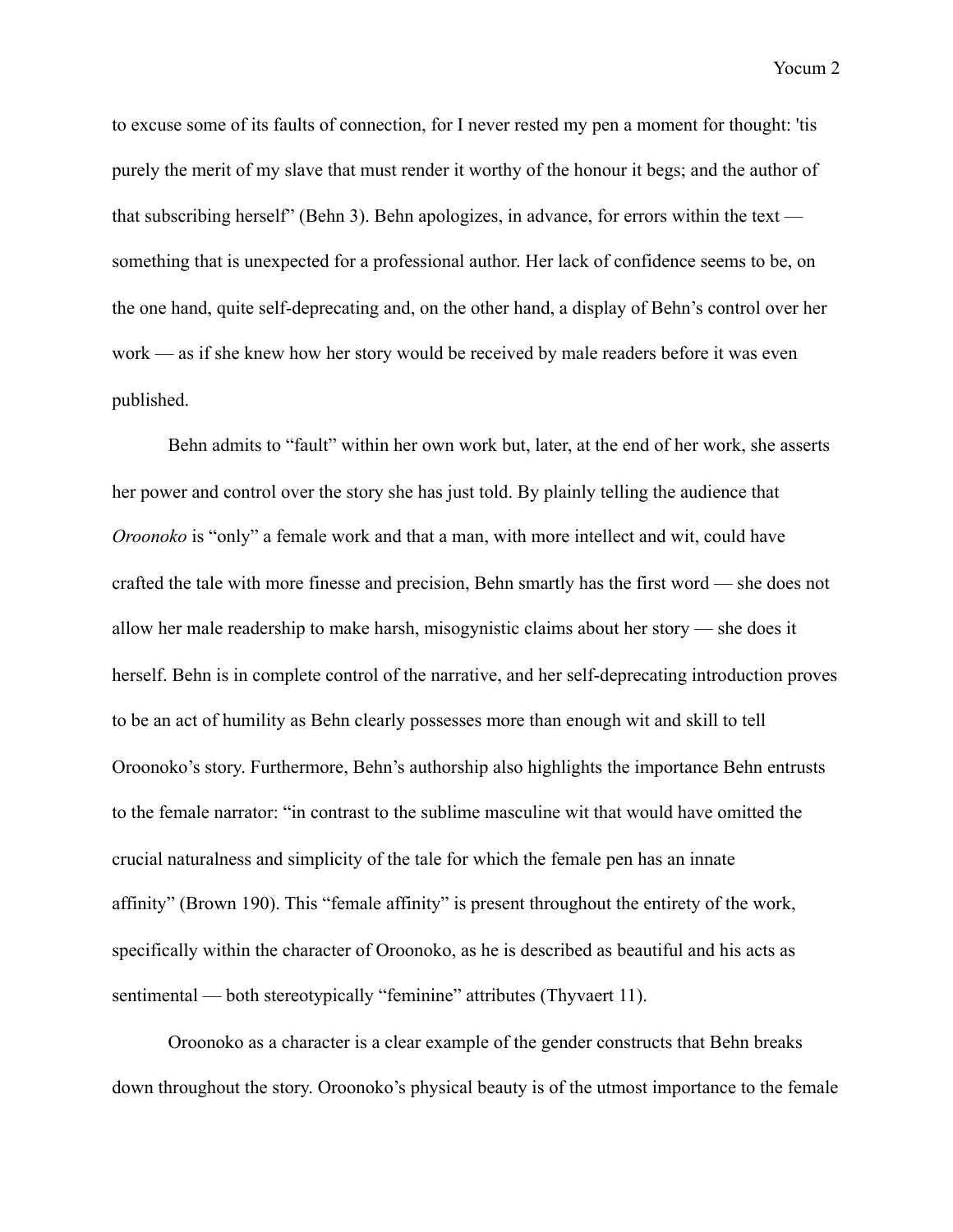narrator as she describes, quite artistically, every detail of his body. She paints a picture of his face stating that "The whole proportion and air of his face was so noble and exactly formed that, bating his colour, there could be nothing in nature more beautiful, agreeable, and handsome. There was no one grace wanting that bears the standard of true beauty. His hair came down to his shoulders, by the aids of art, which was by pulling it out with a quill and keeping it combed, of which he took particular care" (Behn 10). While one can see the themes of race prevalent throughout the text, we also see the care with which the narrator describes each of Oroonoko's features. It is almost as though the narrator is viewing Oroonoko as a sexual object. For most pieces of literature at this time, there were male authors and male narrators who spoke quite explicitly about females, but because of Behn's unique position as a female author and her decision to make a female narrator, the traditional gender roles are reversed (Thyvaert 13).

 Behn utilizes gender reversals throughout *Oroonoko* and her characters often act against stereotypes of their sex. Oroonoko, for instance, is shown to possess both feminine features and masculine behavior. And although *Oroonoko* is written by and narrated by a woman, and although Oroonoko's wife Imoinda is a key player in the work, Oroonoko, the man, is still the protagonist. He demonstrates himself to be a courageous man, winning wars and battles frequently in his native land. Oroonoko also participates in activities that are stereotypically "manly:" running, wrestling, hunting, fishing, and killing tigers. These activities reinforce the idea of Oroonoko's masculinity, even leading the female narrator to believe that he is superhuman: "he fought as if he came on purpose to die, and did such things as will not be believed that human strength could perform" (Behn 28). His masculinity reaches its peak when Imoinda becomes pregnant with their child: "From that happy day, Caesar took Clemene for his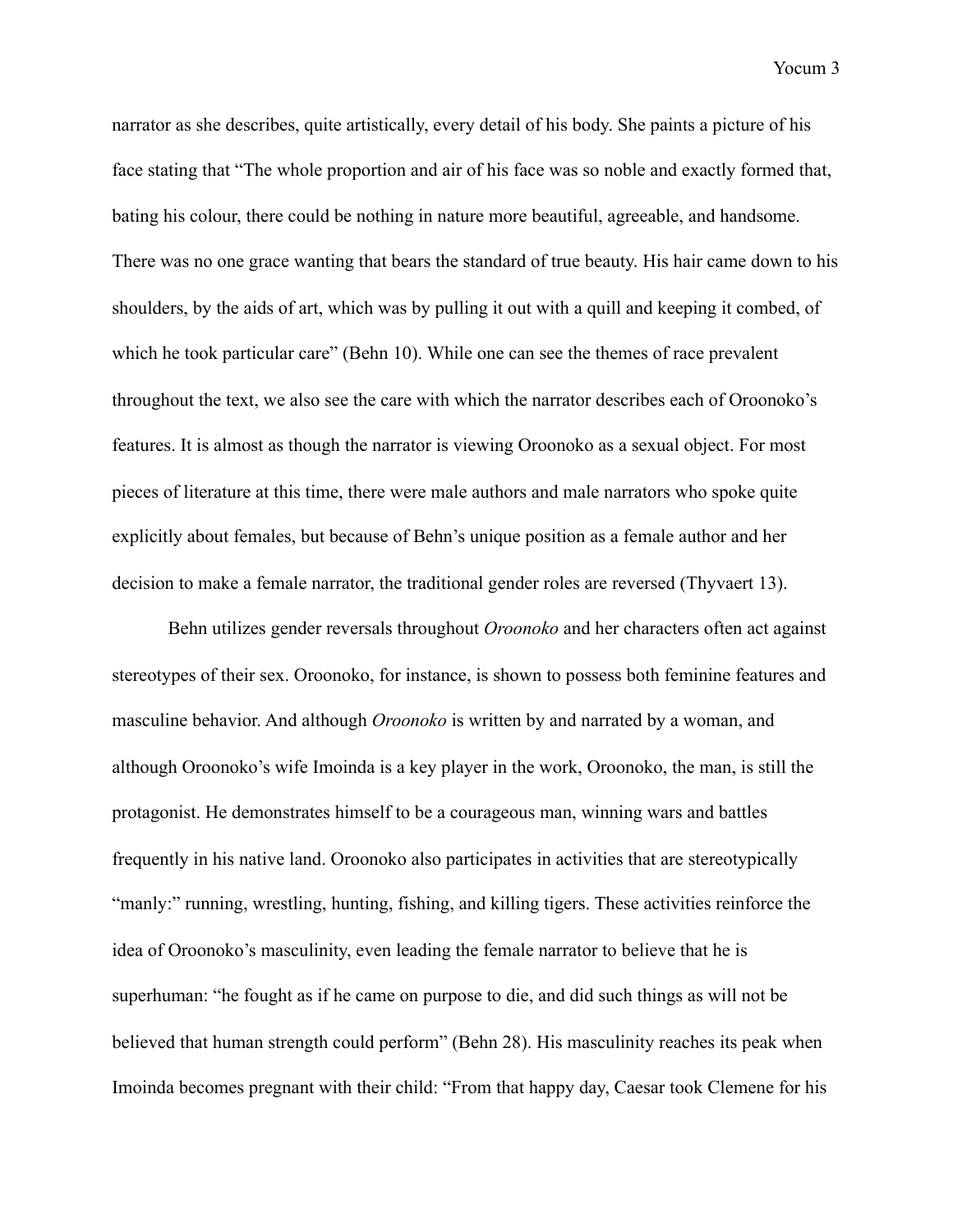wife... and in a very short time after, she conceived with child" (Behn 40). All of these occurrences prove that Oroonoko is the ideal man, one who is a strong and brave leader.

 Though Oroonoko is the ideal for masculinity, he is also highly feminized. The physical descriptions of his body, face, and long hair are all stereotypically feminine. Although Oroonoko is known to be a brave man, he also behaves as "a long-suffering romance heroin," as Lori Humphrey Newcomb asserts (Newcomb 283). Oroonoko is also presented as a sentimental, soft man, which is a trait most often attributed to women:

I have often heard him say that he admired by what strange inspiration he came to talk things so soft, and so passionate, who never knew love, nor was used to the conversation of women, but (to use his own words) he said, most happily, some new, until then unknown power instructed his heart and tongue in the language of love and at the same time in favour of him inspired Imoinda with a sense of his passion (Behn 12). This potentially "flowery" description contradicts other representations of Oroonoko within the

novel that highlight his abilities as a masculine warrior.

 In opposition to Oroonoko, who possesses qualities both feminine and masculine, Imoinda, specifically in the latter half of the text, seems to be characterized solely by the qualities which make her *un*feminine. Imoinda experiences a gender reversal because she does not behave in the way that a traditional wife, or a traditional woman, would. For instance, Imoinda is pregnant, and while this would normally be a sure sign of femininity, she joins Oroonoko in battle. She shows immense courage and dedication to the cause, as most male soldiers would. And as "big as she was, did nevertheless press near her lord, having a bow and a quiver full of poisoned arrows, which she managed with such dexterity that she wounded several,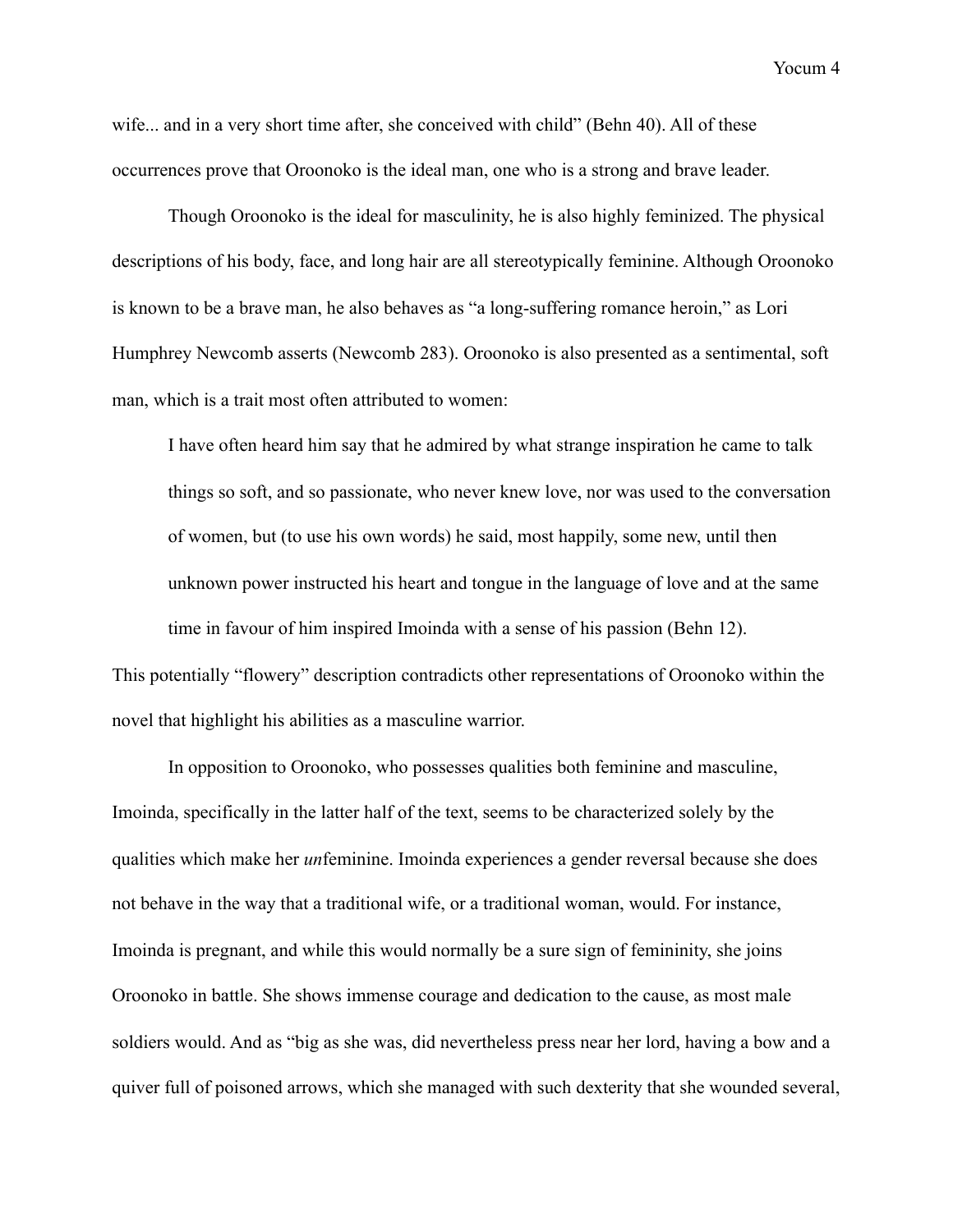and shot the governor into the shoulder, of which wound he had like to have died, but that an Indian woman, his mistress, sucked the wound, and cleansed it" (Behn 55). Imoinda is highly skilled, and does not allow her pregnancy or the traditional role of femininity to hinder her from fighting alongside her husband. One of the simplest devices Behn uses "is to endow her female heroes with male clothes, weapons, language, money, or other symbols of male power" (Pearson 181). Imoinda rejects traditional femininity and instead chooses bravery.

 Where Oroonoko battled femininity and masculinity, Imoinda's rejection of stereotypical femininity reaches its pinnacle when she fatally wounds the governor with the poisoned arrow, had he not been saved by one of his own. Imoinda's defiance of a traditional feminine role is also displayed at the end of the work when she and Oroonoko agree that it is better for her to die than to remain a slave. Imoinda does not respond to this proposal emotionally, instead she logically considers the options and the consequences, and understands that death is the best solution. She does not fear death, she is not emotional or hesitant like other women in literature might be she embraces death: "He [Oroonoko] found the heroic wife faster pleading for death than he was to propose it" (Behn 61). Throughout this scene, Oroonoko is presented as quite emotional or sentimental, whereas Imoinda embodies valor and self-sacrifice. Imoinda's death also highlights the differences between the lovers and their response to death. Oroonoko "drew his knife to kill this treasure of his soul, this pleasure of his eyes, while tears trickled down his cheeks, hers were smiling with joy she should die by so noble a hand" (Behn 61). The reactions of Imoinda and Oroonoko are in stark contrast with each other as Oroonoko is emotional and pained whereas Imoinda experiences "joy" as she bravely faces death by the hand of her Oroonoko.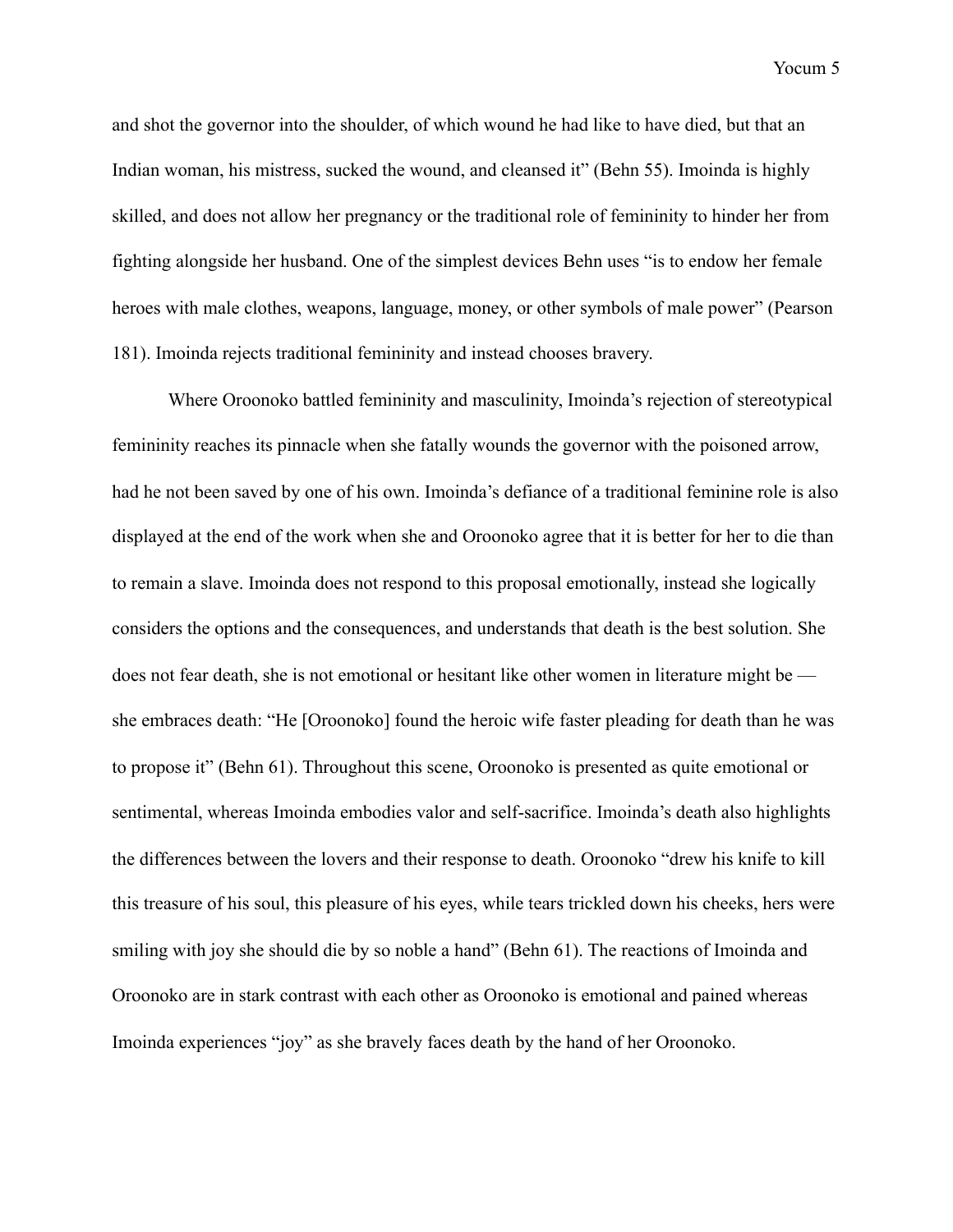Throughout *Oroonoko,* Behn makes her female authorial voice, and the female voice of the narrator, abundantly clear. This causes the underlying theme of *Oroonoko* to be one of gender, and specifically traditional gender roles. Behn has complete authority over this work, and yet she apologizes for it in advance, which implies that she anticipates a negative response from readers before her novel is even published. Behn also uses her femininity, her unique perspective, to grapple with gender roles within the text. Oroonoko, the strong African prince, is described as a hero, but also given many feminine qualities like sentimentality and a beautiful face. Oroonoko's wife Imoinda, on the other hand, is given many traditionally "masculine" qualities; Imoinda fights by her husband's side in battle, and bravely chooses death. Both characters defy the traditional expectations of their respective genders, just as Behn defied the expectations placed upon her as a female author at that time.